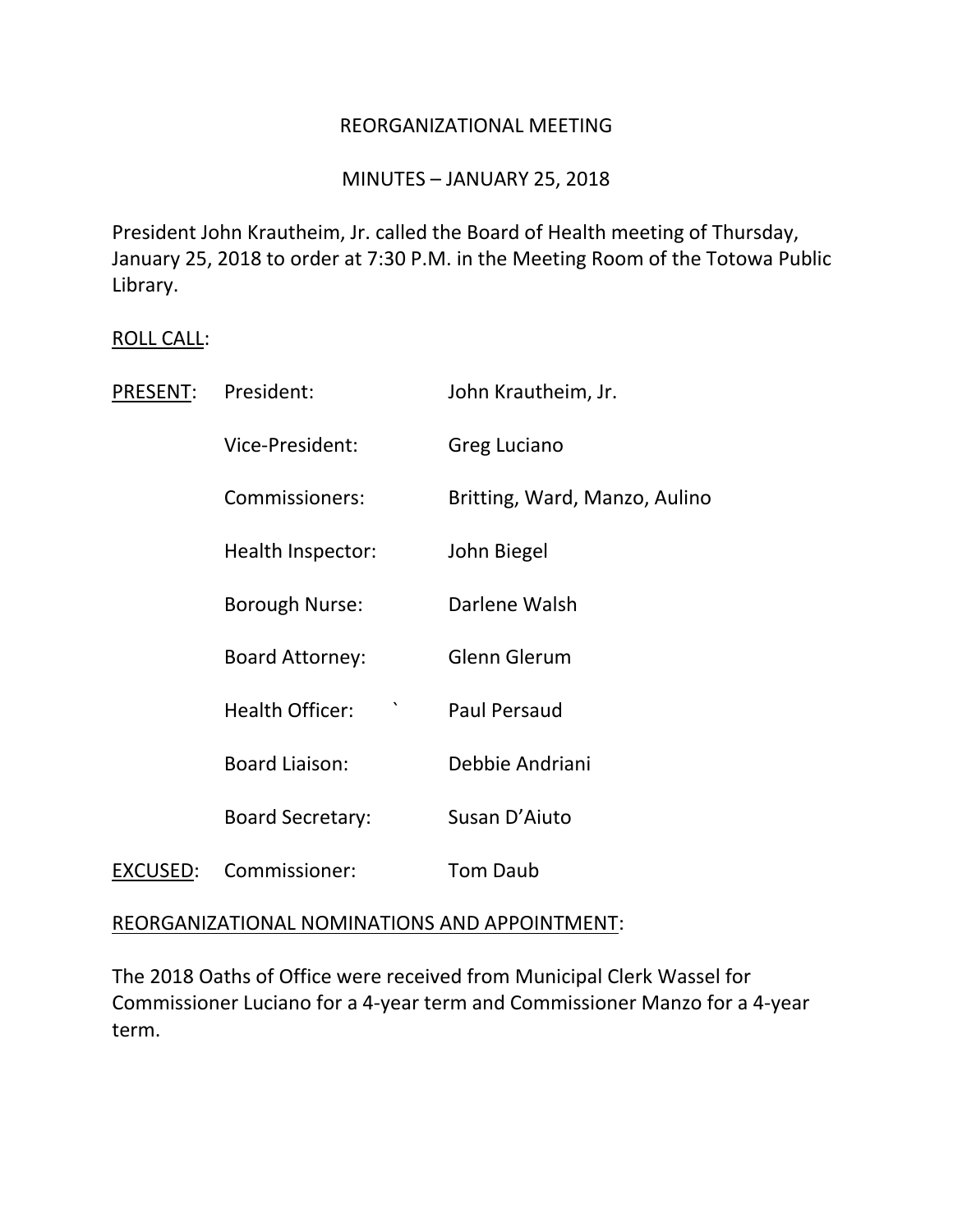# NOMINATION FOR PRESIDENT:

Commissioner Luciano made a motion to nominate John Krautheim, Jr. for President of the Board of Health for 2018, seconded by Manzo. Floor was closed as no other nominations were made. All Commissioners in attendance voted in the affirmative.

# NOMINATION FOR VICE-PRESIDENT:

Commissioner Aulino made a motion to nominate Greg Luciano for Vice-President of the Board of Health for 2018, seconded by Britting. Floor was closed as no other nominations were made. All Commissioners in attendance voted in the affirmative.

# NOMINATION OF BOARD PROFESSIONALS:

Commissioner Ward made a motion to appoint the following professionals to serve the Board of Health:

| <b>Borough Nurse:</b>  | Darlene Walsh |
|------------------------|---------------|
| <b>Board Attorney:</b> | Glenn Glerum  |
| Cemetery Inspector:    | Joseph Brady  |
| Health Inspector:      | John Biegel   |

Motion was seconded by Britting. All Commissioners in attendance voted in the affirmative.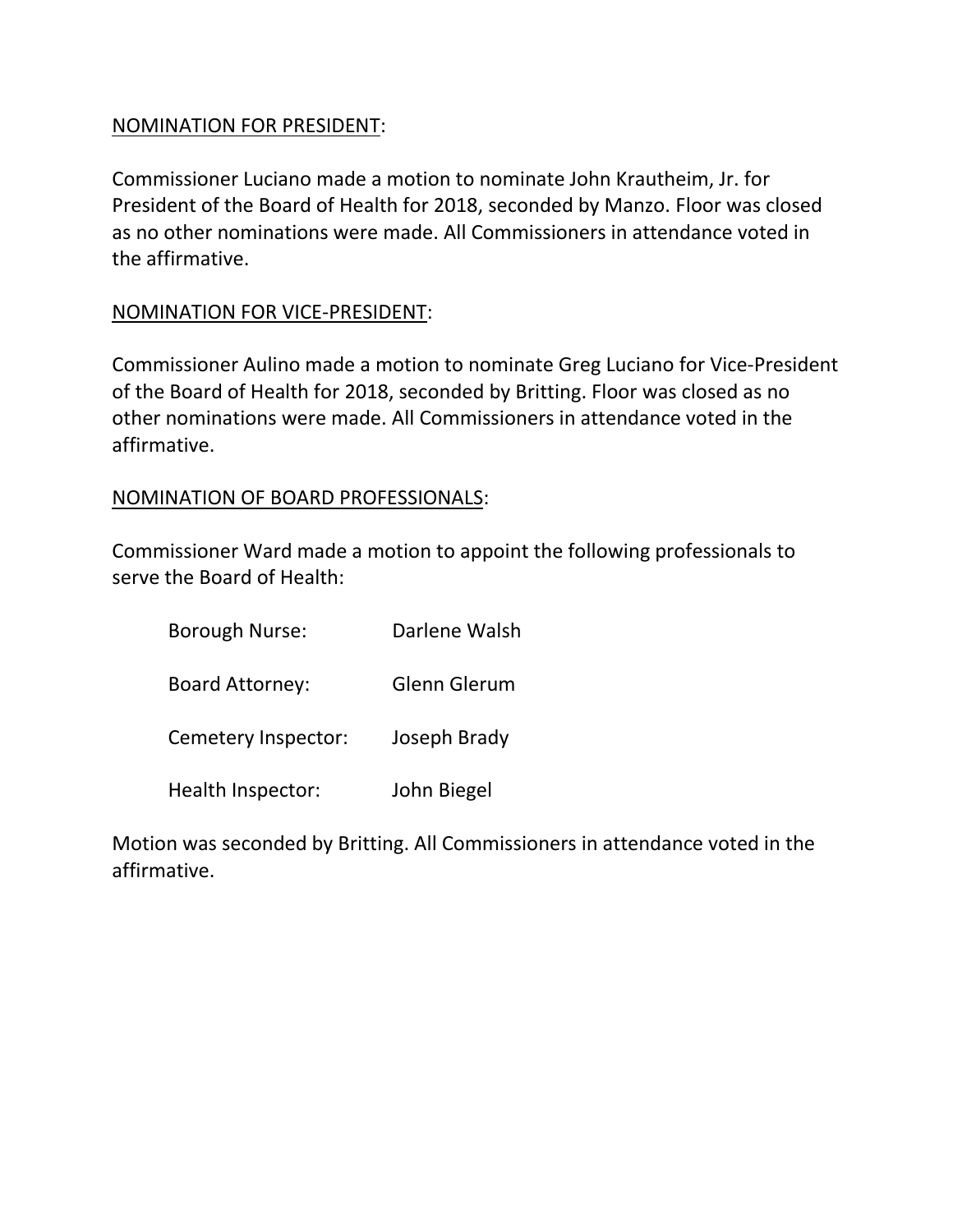# MOTION FOR COMMITTEE LIAISON:

Commissioner Aulino made a motion to nominate the slate for committee appointments, seconded by Manzo. All Commissioners in attendance voted in the affirmative.

Committee appointments for 2018 – Chairpersons are underlined.

| <b>OFFICE AND CLERK:</b>    | Commissioners: Britting, Ward, Daub      |
|-----------------------------|------------------------------------------|
| <b>PUBLIC HEALTH NURSE:</b> | Commissioners: Manzo, Daub, Ward         |
| <b>HEALTH INSPECTOR:</b>    | Commissioners: Daub, Manzo, Ward         |
| <b>CEMETERY INSPECTOR:</b>  | Commissioners: Manzo, Luciano, Britting  |
| <b>LICENSE AND LEGAL:</b>   | Commissioners: Daub, Luciano, Aulino     |
| <b>FINANCE:</b>             | Commissioners: Luciano, Britting, Aulino |

## BOARD OF HEALTH BUDGET:

Commissioner Ward made a motion to carry the vote for the Budget of the Board of Health for 2018 until the February meeting, seconded by Britting. All Commissioners in attendance voted in the affirmative.

### ADJOURN:

Commissioner Aulino made a motion to adjourn the meeting at 7:35 P.M., seconded by Manzo. All Commissioners in attendance voted in the affirmative.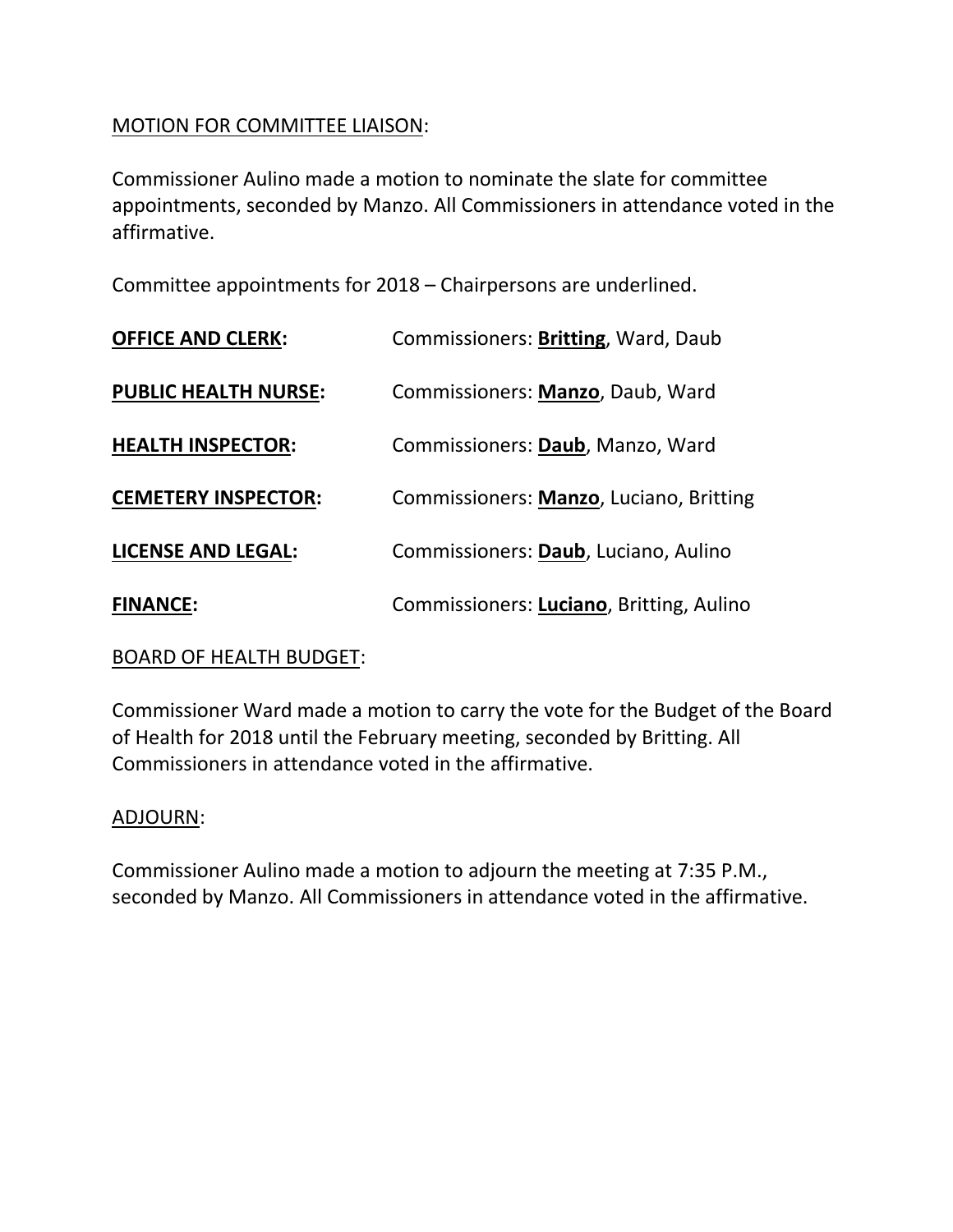### REGULAR MEETING

# MINUTES – JANUARY 25, 2018

President John Krautheim, Jr. called the Board of Health meeting of Thursday, January 25, 2018 to order at 7:35 P.M. in the Meeting Room of the Totowa Public Library.

### ROLL CALL:

| <b>PRESENT:</b> | President:              | John Krautheim, Jr.           |
|-----------------|-------------------------|-------------------------------|
|                 | Vice-President:         | Greg Luciano                  |
|                 | Commissioners:          | Britting, Ward, Manzo, Aulino |
|                 | Health Inspector:       | John Biegel                   |
|                 | Borough Nurse:          | Darlene Walsh                 |
|                 | <b>Board Attorney:</b>  | <b>Glenn Glerum</b>           |
|                 | <b>Board Liaison:</b>   | Debbie Andriani               |
|                 | <b>Health Officer:</b>  | <b>Paul Persaud</b>           |
|                 | <b>Board Secretary:</b> | Susan D'Aiuto                 |
| <b>EXCUSED:</b> | Commissioner:           | <b>Tom Daub</b>               |
|                 |                         |                               |

## CORRESPONDENCE: NONE

### MINUTES:

Commissioner Britting made a motion to accept the minutes of the November 16, 2017 Board of Health meeting, seconded by Manzo. All Commissioners in attendance voted in the affirmative.